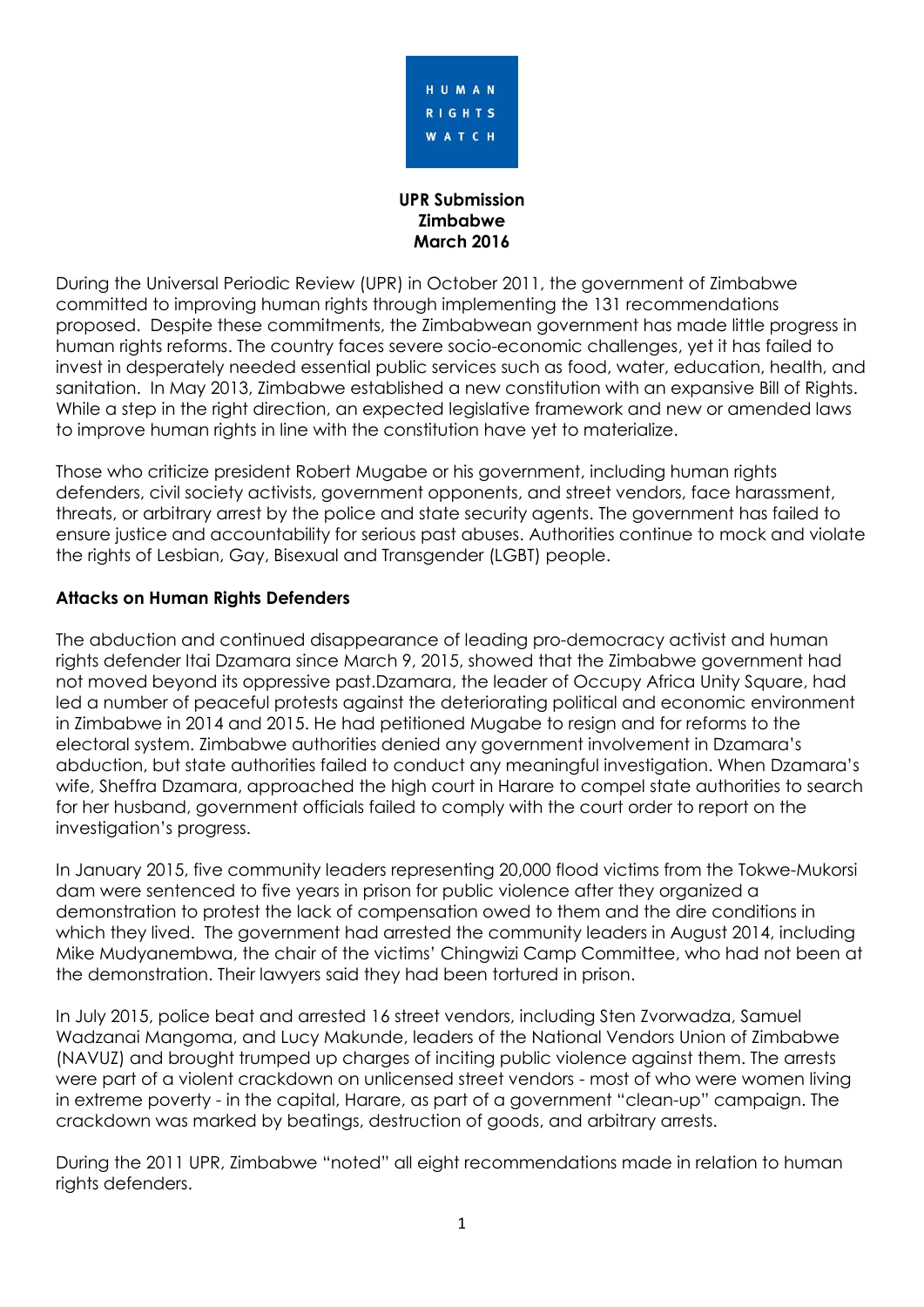The member states of the Human Rights Council should urge the government of Zimbabwe to:

- Respect the rights of human rights defenders to do their work in the promotion of human rights, and issue invitations to the UN and African Commission's respective special rapporteurs on human rights defenders.
- Issue clear instructions to the police not to interfere with the work of domestic and international human rights NGOs and ensure that any incidents of unlawful interference are investigated and appropriate remedial or legal action is taken.
- Ensure that authorities act in accordance with the UN Declaration on Human Rights Defenders.
- Set up an independent judge led Commission of Inquiry into the abduction of Itai Dzamara with powers to subpoena witnesses. The findings of the Commission of Inquiry must be made public and those implicated brought to justice in fair trials.
- Accede to the International Convention for the Protection of All Persons from Enforced Disappearance and the recognition of the competence of the Committee on Enforced Disappearances to receive and consider communications from or on behalf of victims or other states party.

## **Rule of Law**

The government continued to ignore human rights provisions in the country's 2013 constitution, neither enacting laws to put the constitution into effect nor amending existing laws to bring them in line with the constitution and Zimbabwe's international and regional human rights obligations. The government is yet to repeal or amend the Access to Information and Protection of Privacy Act (AIPPA) and the Public Order and Security Act (POSA), amongst others, whose provisions severely restrict basic rights and violate the constitution.

The government lacked comprehensive strategies to curb the rising practice of child marriage. The United Nations says nearly one-third of girls in Zimbabwe marry before their 18th birthday and 4 percent before they turn 15. In June, the prosecutor general, said girls as young as 12 can marry if they give their consent, undermining efforts to curb the practice, though he later denied making the statement. Two former child brides launched a legal appeal to the Constitutional Court of Zimbabwe in January to declare child marriage illegal and unconstitutional. In January 2016 the court banned child marriage and set 18 as the minimum age for marriage for both girls and boys. Zimbabwe authorities will now need to fulfill their commitments and make the necessary amendments to existing laws to implement the ruling.

There has been no progress on establishing the National Peace and Reconciliation Commission (NPRC) mandated by the 2013 constitution for post-conflict justice, healing and reconciliation. To date no independent mechanism has addressed serious past human rights crimes, including widespread election-related violence and the massacre of an estimated 20,000 people in the Matabeleland and Midlands provinces in the 1980s.

In the 2011 UPR, the Zimbabwe government accepted the recommendation relating to accountability and said it would "Ensure the Organ for National Healing, Reconciliation and Integration be able to fully implement its mandates based on truth, reconciliation and forwardlooking approaches."

The member states of the Human Rights Council should urge the government of Zimbabwe to:

- Fully implement the country's 2013 constitution and operationalize key institutions including the National Peace and Reconciliation Commission to ensure protection of enshrined human rights.
- Repeal or amend all national legislation incompatible with international human rights law and standards including the African Charter on Human and Peoples' Rights. In particular,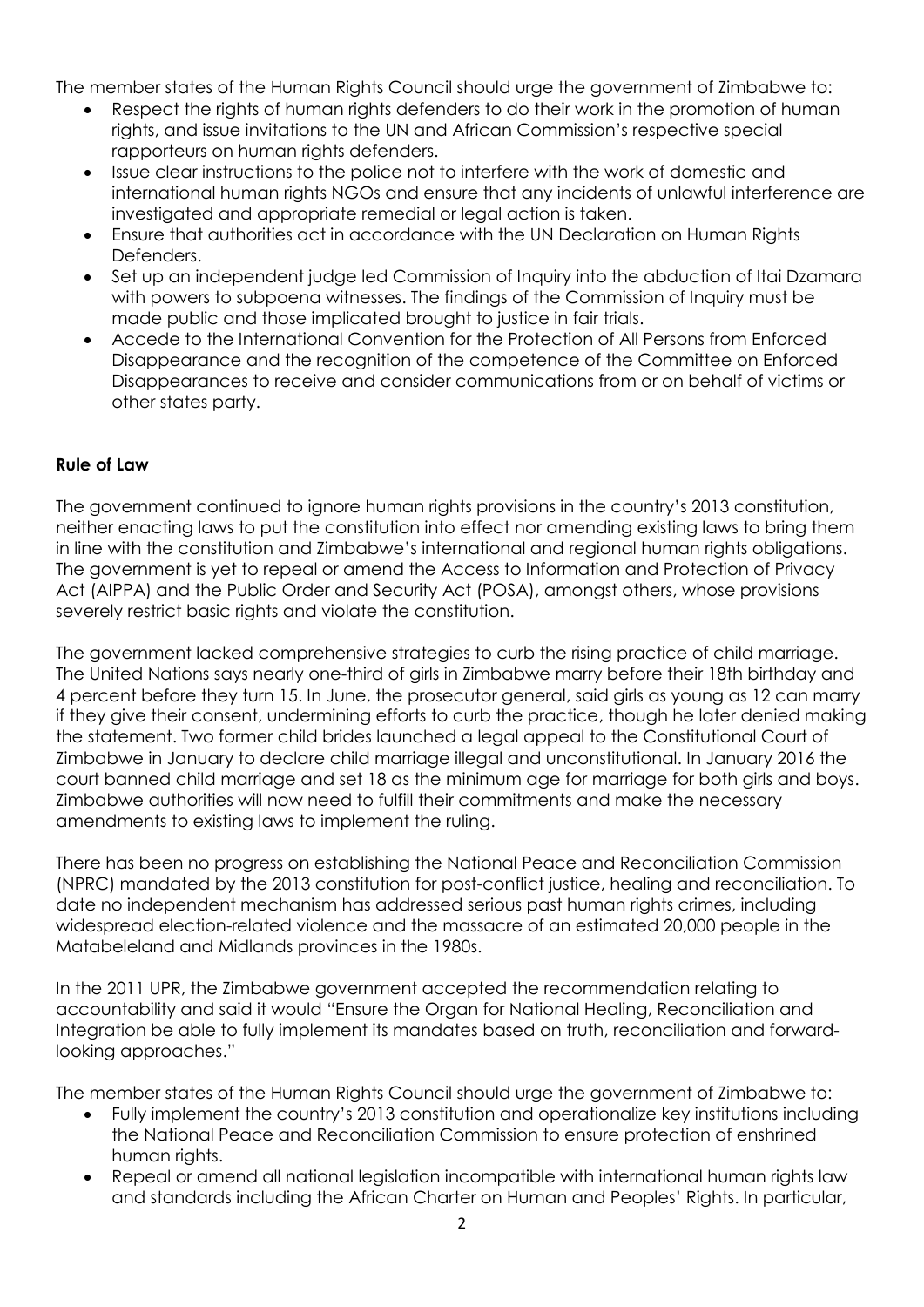repeal or substantially amend the Criminal Law (Codification and Reform) Act, the Public Order and Security Act (POSA), the Miscellaneous Offences Act (MOA), and the Access to Information and Protection of Privacy Act (AIPPA).

- Take steps to amend as necessary all marriage laws to ban child marriage in accordance with the constitutional court decision.
- Create a national action plan to combat child marriage, with input from women's and children's rights groups, health professionals, and other service providers; coordinate efforts among all relevant ministries; and ensure sufficient resources to implement the plan.
- Uphold its international obligations to respect the rights to freedom of expression, assembly, and association, and cease arrests, harassment, and detention of individuals based on their political views.

# **Sexual Orientation and Gender Identity**

the Zimbabwe authorities continue to violate rights of lesbian, gay bisexual and transgender individuals (LGBT) people that are guaranteed in the 2013 constitution. A Zimbabwe Human Rights Commission report published in July 2015 showed continued prevalence of hostility and systematic discrimination by police, politicians, community and family members against LGBT people. The harassment by state agents of LGBT people continues to drive many underground.

The member states of the Human Rights Council should urge the government of Zimbabwe to:

- Respect and protect the rights of LGBT people that are guaranteed in the 2013 constitution.
- Prevent and punish discrimination and harassment of LGBT people.

## **Torture and Cruel, Inhuman, and Degrading Treatment**

Torture and other ill-treatment of detainees by police and members of Zimbabwe's intelligence services remain a serious and systemic human rights problem in Zimbabwe, despite accepting to "ratify the CAT, implement its standards into national law and take immediate and concrete actions against the practice of torture by State officials" during the 2011 UPR. Acts of torture that Human Rights Watch has documented include severe beatings that involve victims being punched, kicked, and struck with batons; beatings on the soles of the feet; repeated banging of detainees' heads against walls; and the shackling of detainees in painful positions.

The government has taken no significant action to halt the torture and ill-treatment of individuals, including opposition supporters and civil society activists, in the custody of the police or intelligence services. In some cases torture is an element of coercive interrogations, while in others it is used as a form of punishment for the activists' perceived leanings or intentions. Allegations of torture by police or intelligence officers are rarely investigated.

The member states of the Human Rights Council should urge the government of Zimbabwe to:

- Ratify and rigorously implement the Convention against Torture and Other Cruel, Inhuman or Degrading Treatment or Punishment and its Optional Protocol.
- Issue an invitation to the UN special rapporteur on torture with a view to developing a set of recommendations to end torture.

### **Impunity**

Very few government officials implicated in past serious rights violations have faced prosecution. Zimbabwe's long history of impunity for politically motivated crimes has worsened the political crisis. Those who committed abuses in the past have remained free to carry out further violence